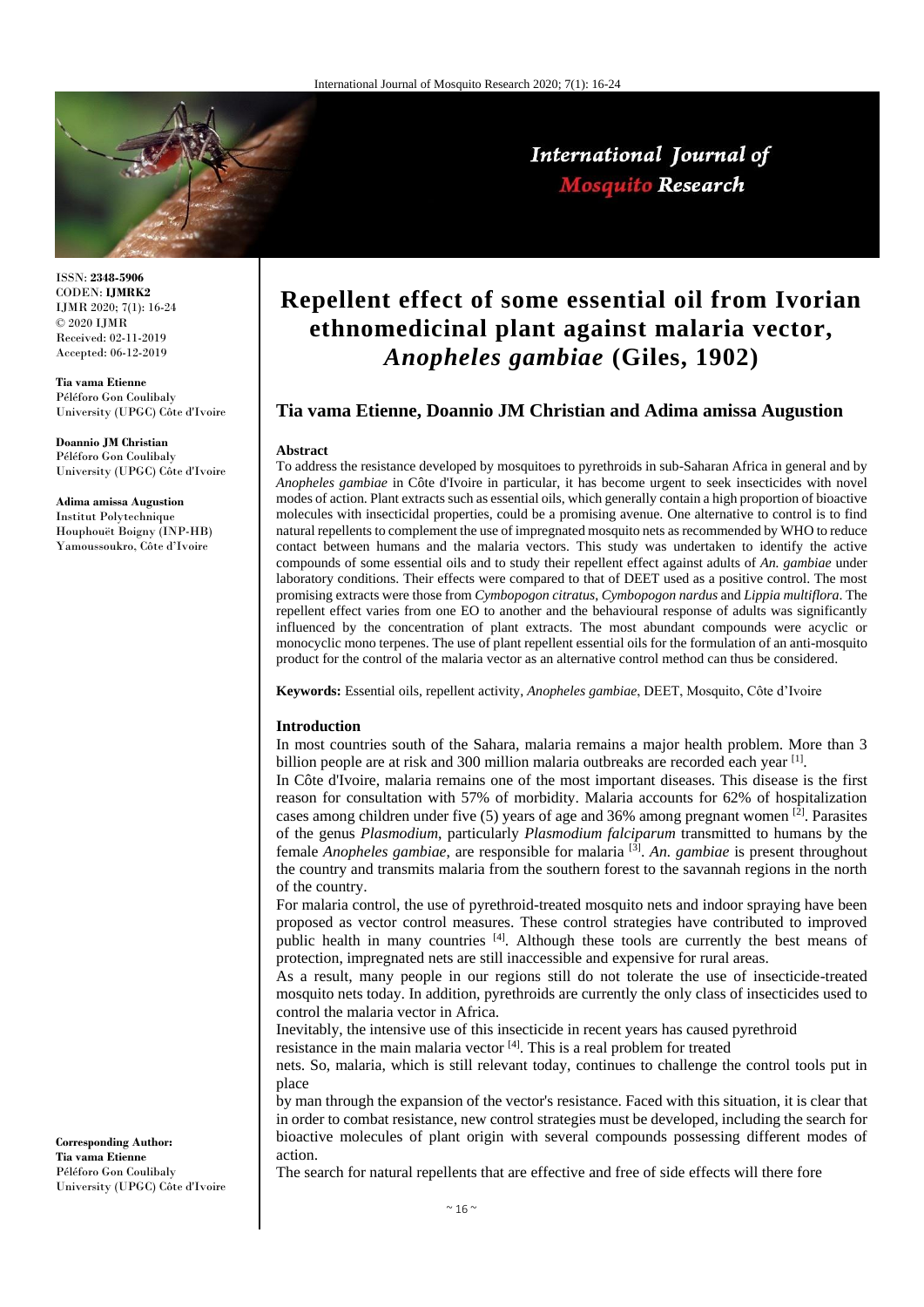provide an added benefit in terms of personal protection against mosquito bites. This is all the more so as the desire to return to natural means and the ever-increasing interest of biologists in using methods that are less polluting for man and his environment are topical. Plants, for their part, offer an excellent source of natural biologically active substances that deserve to be promoted.

Today, the prospects for the discovery of bioactive molecules of plant origin remain more promising than ever. Plant extracts such as essential oils generally contain a high proportion of active molecules with insecticidal properties as well as the synergistic effects induced by the chemical components of these essential oils are reported in the literature  $[5-7]$ . Indeed, many monoterpenes, contained in the essential oils of aromatic plants, have insect-repellent properties against certain mosquitoes, in particular *Aedes aegypti* (L.) and *Culex quinquefasciatus* (Say) [8]. However, research on the repellent potential of plant essential oils against malaria vectors, *An. gambiae*, has remained rare in recent years. While WHO recommends the use of repellents in addition to impregnated mosquito nets to reduce contact between humans and the vector [3] .

It is in this dynamic of research that this study is oriented, which aims to evaluate the repellent properties of essential oils from local plants against *An. gambiae* and then to identify their chemical constituents.

#### **Materials and methods**

#### **Plant material and extraction of essential oils**

Native plant species from Côte d'Ivoire, including *Lippia multiflora* (Verbenaceae), *Cymbopogon citratus, Cymbopogon nardus* (Poaceae) and *Ocimum gratissimum* (Labiatae), were selected for this study. These plants have been selected because of their traditional use in rural areas as insect repellents. The leaves of *C. citratus, C. nardus* and *O. gratissimum* were collected in March 2014 from the Abidjan region (N  $5^{\circ}20'$  11"; W 4°1'36") from formally identified and localized plants. Flowers of *L. multiflora* were collected at the same time in Korhogo (N  $9^{\circ}27'$  28"; W  $5^{\circ}37'$  46"). The various plant materials were dried at the laboratory's ambient temperature  $(28\pm2~\mathrm{°C})$  for one week before extraction. The essential oils were obtained by steam distillation with a Clevenger device for 4 hours. The principle of steam entrainment used in this study is similar to that described in the previous article  $[9]$ . After drying on anhydrous magnesium sulphate, the essential oils were stored at 4°C in a dark place until their analysis.

#### **Mosquito strain**

Repellent tests were carried out on *An. gambiae* females precisely on the reference strain "Kisumu". *An. gambiae*  colonies were bred in the insectarium of the LIN-IRD in Montpellier (France). The strain was maintained in the breeding chamber under conditions of temperature of 27±2°C and 80% relative humidity (RH) with a photoperiod of 16h : 8h. From the larvae of *An. gambiae* fed with fish feed (Teratim), adults were obtained which were then collected in cages (25x25x25 cm) and fed with 10% sweet juice. Fasting females used for bioassays were 4 to 5 days old.

#### **Chromatographic analyses**

#### • GC-FID analysis

Chromatographic analyses of the essential oils tested were performed on a Varian gas chromatograph (model CP-3380)

equipped with a HP 5 J&W Agilent non-polar fused silica capillary column (5% phenyl 95% methyl polysiloxane: 30 m x 0.25 mm i.d. 0.25 µm; Agilent Santa Clara, CA) and a flame ionization detector (FID) set at a temperature of 250°C. The injector temperature is 220 °C and the oven temperature was programmed from 60° to 220 °C at a rate of 3 °C/min, then maintained at 220 °C for 20 minutes. The carrier gas used was nitrogen (N2) with a flow rate of 0.8 ml/min. 1 µL of an essential oil solution (10% essential oil in ethyl ether) was manually injected in split mode (leakage ratio: 1/100). A mixture of alkane solution (C9-C22) was injected to calculate the retention indices (IR) for each compound according to the formula :

 $IR = [Tr (x) - Tr (n)]/[Tr (n+1) - Tr (n)] x 100 + 100n$ 

The relative percentage of the different components were obtained by electronically integrating the signals obtained by GC-FID (assuming that all components are characterized by the same response coefficient to the detector).

#### **• GC-MS analysis**

GC-MS analyses were performed on a Hewlett-Packard gas chromatograph (GC 5890, Series II) equipped with a HP-5 fused silica capillary column (5% phenyl 95% methyl polysiloxane:

30 m x 0.25 mm i.d. 0.25 µm). The mass detector was a quadrupole type (model 5972). The temperature of the column is programmed from 70 to 200 °C at a rate of 10°C/min. The injector and transfer temperatures were 220°C and 250°C respectively. The carrier gas was Helium, the flow rate of which was fixed at 0.06 ml/min. 1 µL of an essential oil solution (10% essential oil in ethyl ether) was injected in split mode (leakage ratio : 1/100). The ionization energy was equal to 70 eV; electron multiplier 1400 eV; scanning area [35-300 (m/z)]; scanning rate 2.96 scan/s. The identification of the components was carried out on the basis of their retention index calculated by comparing retention times with those of a series of alkanes (C9-C22) and by comparing their mass spectra with those of the NBS 75 K/ NIST 98 libraries in the literature [10].

#### **Preparation of essential oils for the repellent test**

Four (4) essential oils from the above-mentioned plants were used in this trial. For each essential oil, two concentrations 0.1 and 1% (v/v) were obtained in a dilution in the complex solvent composed by 10% Genapol x 80, 10% water and 80% ethanol to mimic the final formulation and fix the essential oil as long as possible. These two concentrations were selected after preliminary testing and based on published data [11].

To compare our plant extracts with some chemicals repellents, DEET was tested with the same concentrations using equal solvents and formulations against the same mosquito strain.

#### **Repellent test procedure**

The tests were conducted in the Laboratory for the Control of Pests (LIN) of the IRD of Montpellier (France) within laboratory rooms maintained at  $27 \pm 2$  °C and relative humidity  $60\pm10\%$  (RH). The repellent effect of essential oils was evaluated using a device (HITSS : *High-Throughput Screening System*) originally developed by Grieco and al <sup>[12]</sup> against *Aedes aegypti* and adapted in our study for use against *An. gambiae*. The HITSS device used for repellent tests consists of two (2) metal chambers (10.2 cm in diameter and 0.6 cm thick) closed with a plug at one end each. The chambers were joined by a funnel-shaped section with a flight valve that allows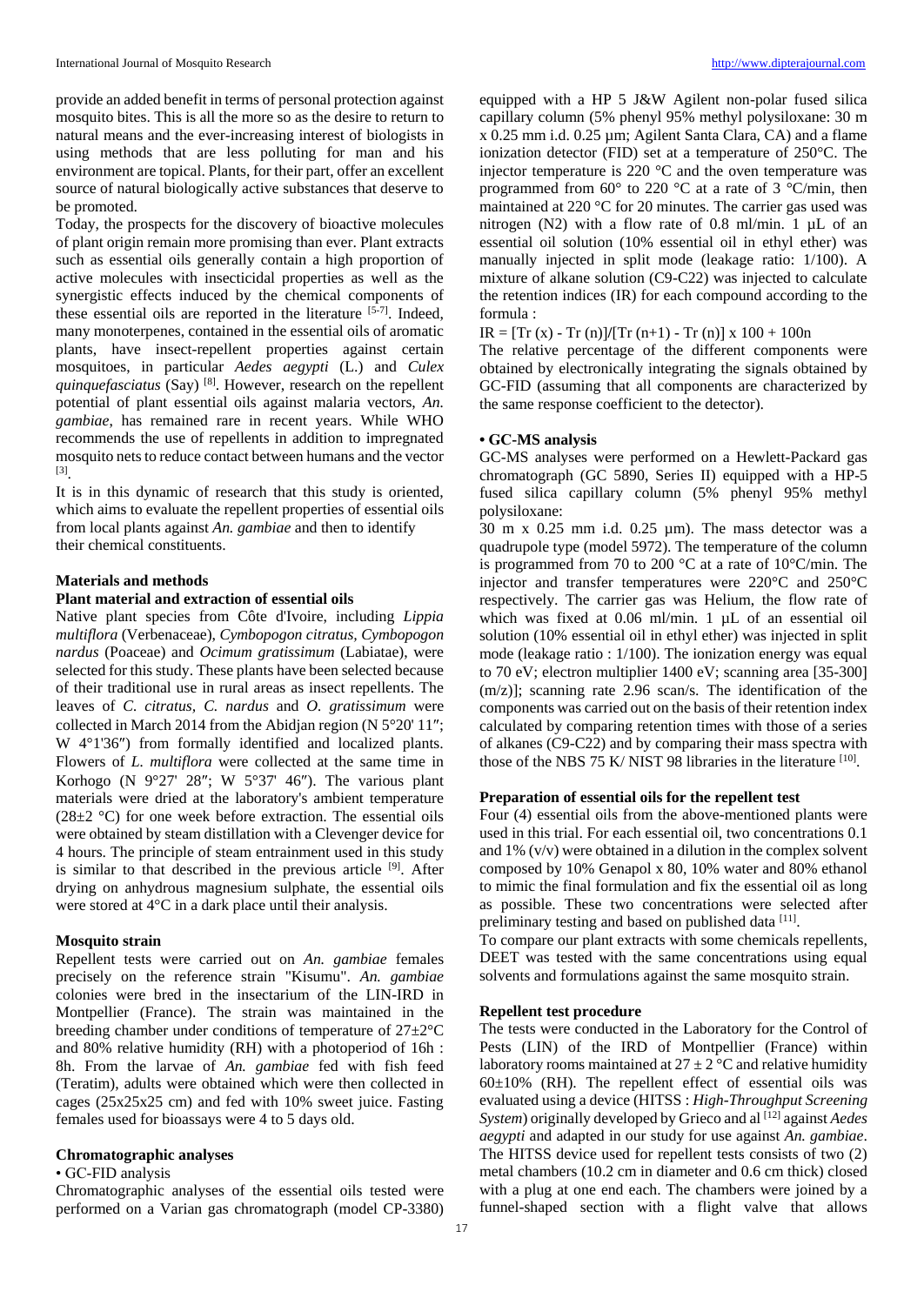mosquitoes to move through the device. One of the metal chambers was marked as a treated compartment (treatment chamber) and the other was designated as an untreated chamber. Wattman paper (10 x 30 cm) impregnated with 3.5 mL of the product or simple solvent and dried at laboratory temperature for 15 minutes was wrapped around the grid on the inner cylinder and then introduced into the treatment chamber. The grid prevents mosquitoes from coming into direct contact with the impregnated paper. The inner cylinder of the untreated chamber was covered with printing paper (10 x 30 cm) without any product or solvent.

For each test in the devices thus constituted, ten (10) female mosquitoes (*An. gambiae*) were introduced into the treatment chamber using a mouth vacuum cleaner. After a period of acclimatization (1 min.) of the mosquitoes, the flight valves were then opened for 10 minutes to allow them to move from the treated chamber to the untreated chamber. At the end of the tests, the valves were closed and the number of mosquitoes in each chamber of the device was counted after having put them under  $CO<sub>2</sub>$ . A product was repellent when the most insects take refuge in the untreated chamber of the HITSS and the test was validated when the percentage of escape in the control was below 10%. For each product, each concentration was repeated six (6) times and between replicates, the assembly of the device was dismantled and cleaned with ethanol/acetone solution (1:1) to remove any trace of odour. The device was cleaned at the end of the tests each evening with TFD4 detergent (FranklabS.A, France) and only one product was tested per day to reduce the risk of contamination and interactions between the volatile constituents of the essential oils studied.



**Fig 1**: Device used to evaluate the repellent effect of essential oils: treatment chamber **A** and untreated chamber **B**.

#### *Statistical analysis*

The various tests were repeated six times. The results obtained were expressed as an SD average and subjected to an analysis of variance (ANOVA). The cumulative repellent rates according to the essential oil doses were subjected to a onedimensional analysis of variance. Where there were differences between treatments, the averages were separated by the Student test (SPSS software 7 :1) at the 5% significance level.

### **Results**

## **Chemical composition**

The essential oils were extracted by steam distillation and analyzed by gas chromatography coupled with mass spectrometry (GC-FID and GC/SM). The results of the chemical analyses performed by GC-FID and GC-MS are presented in Table 1, where the compounds are listed in order of elution on a DB5 column. The different essential oils have

completely different chemical compositions, even if they are exclusively terpenic. The essential oil of *Ocimum gratissimum*  is a mixed complex of compounds, of which 38 compounds have been identified constituting 99.7% of the total quantity of the oil. The fractions of oxygenated and hydrocarbon monoterpenes such as thymol  $(27.0%)$  and  $\gamma$ -terpinene  $(26.0\%)$ , p-cymene  $(11.0\%)$ ,  $\alpha$ -thujene  $(7.0\%)$  respectively, constitute the majority of the essential oil composition.

In *Cymbopogon citratus* essential oil, 25 compounds have been identified. They constitute 98.8% of the chemical composition of the essential oil. The main chemical compositions that constitute the main fraction of this essential oil are acyclic monoterpenes; mainly myrcene (29.9%), geranial (28.0%) and neral (22.0%). *Cymbopogon nardus* essential oil contains several volatile compounds of which 27 have been identified, corresponding to 95.0% of the total composition of the oil. The main compounds are mainly geraniol (51.6%), citronellol (17.0%) and citronellal (5.0%). Thirty-two (32) compounds have been identified in *Lippia multiflora* essential oil corresponding to 97.3% of the total composition of the extract. The fraction of oxygenated monoterpenes such as citral (34.8%; geranial and neral) and hydrocarbon monoterpenes such as p-cymene (20.0%) and  $\alpha$ -phelandrene (10.5%) constitute the majority of the composition of this essential oil.

#### **Repellent effect**

The repellent activity of the essential oils of four (4) aromatic plants and DEET has been studied on the behaviour of adult females of *An. gambiae* under treatment conditions.

The repellent rates of mosquitoes exposed to essential oils and DEET and compared to the control are presented in Table 2. Analysis of the table shows that there is a significant difference between the rate of mosquitoes displaced in treatment and control for all products tested. The rate of mosquitoes displaced in treatment and control differs significantly from one plant to another and these effects are positively dependent on concentration.

| <b>Table 2:</b> Comparison of the repellent effect observed in treaments |
|--------------------------------------------------------------------------|
| and controls                                                             |

|                                | <b>Concentration</b><br>$%$ (mg/l) | <b>P-</b> | <b>Rate displaced</b><br>mosquitoes |          |  |
|--------------------------------|------------------------------------|-----------|-------------------------------------|----------|--|
| <b>Products</b>                |                                    | value     | <b>Processin</b>                    | Witnesse |  |
|                                |                                    |           | g                                   | s        |  |
| Ο.                             | 0,1                                | 0,002     | 2,00                                | 0.33     |  |
| gratissimu<br>$\boldsymbol{m}$ | 1                                  | 0,000     | 3,50                                | 0.33     |  |
| C. citratus                    | 0,1                                | 0.000     | 4,17                                | 0,7      |  |
|                                | 1                                  | 0,000     | 7,7                                 | 0,7      |  |
| C. nardus                      | 0,1                                | 0,000     | 3,17                                | 0,17     |  |
|                                | 1                                  | 0,000     | 7.7                                 | 0,17     |  |
| L.                             | 0,1                                | 0.021     | 1,33                                | 0.50     |  |
| multiflora                     | I                                  | 0,000     | 9,7                                 | 0.50     |  |
| <b>DEET</b>                    | 0,1                                | < 0.14    | 0.33                                | 0,000    |  |
|                                |                                    | 0.044     | 1,17                                | 0.17     |  |

Three of the four (4) essential oils showed a high rate of mosquitoes displaced at all concentrations tested compared to the control. They are *C. citratus*, *C. nardus* and *L. multiflora*. Compared to the control, there is no significant difference between the rate of displaced mosquitoes for the essential oil *O. gratissimum* and the synthetic chemical, DEET.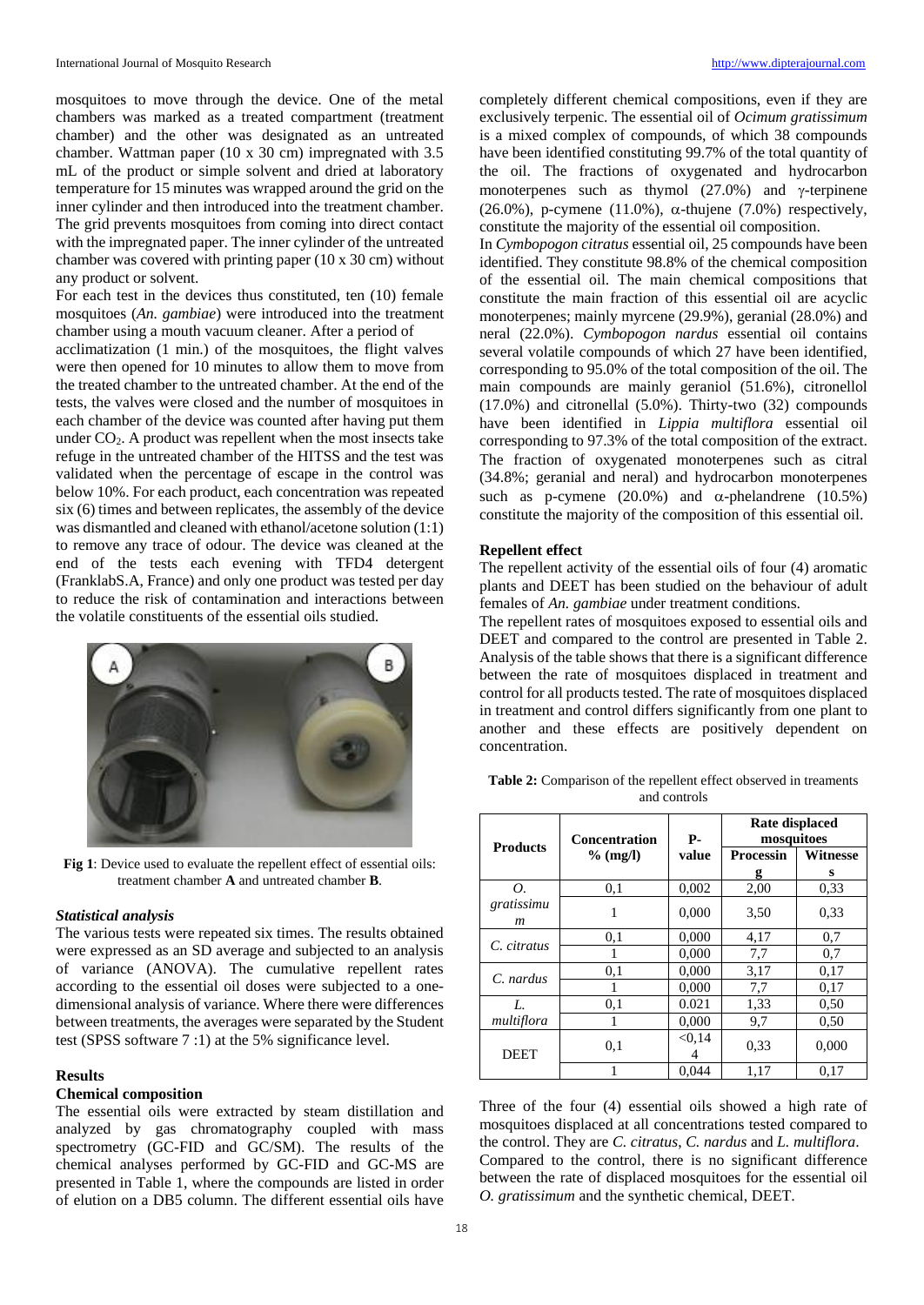The repellent effects of plant extracts and DEET evaluated at different concentrations (0.1% and 1%) are illustrated in Table 3. The products tested have a varied repellent potential,

particularly at both concentrations. Again, repellent rates were significantly influenced by concentration. The repellent activity was the refore positively in fluenced by the in crease in concentration.

**Table 3:** Repellent rate of *An. gambiae* exposed to different doses of essential oil and DEET

| <b>Products</b> | Average number of displaced mosquitoes |                              |  |  |  |
|-----------------|----------------------------------------|------------------------------|--|--|--|
|                 | $0.1\%$                                | $1\%$                        |  |  |  |
| O. gratissimum  | $1,17\pm0,32^{bc}$                     | $1,92\pm0,52^{bc}$           |  |  |  |
| C. citratus     | $2,42\pm0,57^{\rm a}$                  | $4,17 \pm 1,08^{ab}$         |  |  |  |
| C. nardus       | $1,67 \pm 0,54$ <sup>ab</sup>          | $3,92 \pm 1,16^{ab}$         |  |  |  |
| L. multiflora   | $0,92\pm 0,19^{bcd}$                   | $5.08 \pm 1.41$ <sup>a</sup> |  |  |  |
| <b>DEET</b>     | $0.17\pm0.11$ <sup>d</sup>             | $0.67 \pm 0.26$ c            |  |  |  |

The essential oil of *O. gratissimum* has a very low repellent effect even at the highest concentration. On the other hand, three essential oils have a significant repellent effect at all concentrations. These are the essential oils of *C. citratus*, *C. nardus* and *L. multiflora*. Conversely, at any concentration,

DEET did not appear to be effective in repelling mosquitoes. Among the products tested, essential oils would seem to be the most active or repellent. The graphical representation of the variables (Figure 2), along axes F1 and F2, makes it possible to distinguish two groups of aromatic compounds. We have oxygenated monoterpenes (OM) which are positively correlated with both concentrations (0.1% and 1%) of essential oils unlike hydrocarbon monoterpenes, hydrocarbon sesquiterpenes, oxygenated sesquiterpenes.



**Fig 1:** Correlation between the concentration of essential oils and the content of monoterpene compounds

This result indicates that each increase in MO level in the EO and its concentration leads to an increase in the repellency effect. The representation of observations indicates that the essential oils of *C. nardus*, *C. citradus* and *L. multiflora* rich in oxygenated monoterpenes have a high repellent potential at 0.1% and above, unlike the essential oils of *O. gratissimum*, rich in hydrocarbon compounds.

#### **Discussion**

The analysis of the chemical composition of the four (4) essential oils revealed that the composition of the essential oil varies according to the chemotype which generally reflects the majority compound. The essential oil extracted from the leaves of *O. gratissimum* consists essentially of monoterpenes, i. e. 91%, of which 61.8% are hydrocarbon and 29.2% are oxygenated. Oxygenated monoterpenes such as thymol (27.0%) and hydrocarbons such as  $\gamma$ - terpinene (26.0%), pcymene (11.0%),  $\alpha$ -thujene (7.0%), myrcene (5.0%) constitute the majority

of the essential oil composition. These results corroborate those obtained from the work of Tchoumbougnang and al  $[13]$ , Akantetou and al  $[14]$  and Ouedraogo and al  $[15]$ . Indeed, in the chemotypes studied by these authors, a high composition of hydrocarbon elements was detected in *O. gratissimum* oils. On the other hand, Cameroon's is relatively rich in oxygenated monoterpenes [16, 17].

Thymol, *y*-terpinene and *p*-cymene were the main molecules of the essential oil of *O. gratissimum*. These chemical constituents and their proportions are relatively not in the same orders of magnitude as those of Kpodekon and al. [18] in Benin. These authors found more thymol (43.4%), p-cymene (12.3%) and less than  $\gamma$ -terpinene (12.1%). The remarkable presence of thymol in the sample studied is generally singular with essential oils of *O. gratissimum*  $^{[16, 17, 19]}$ . Koffi and al  $^{[20]}$  reach the same conclusion with an oil from a locality in southern Côte d'Ivoire. In their analyses, more thymol (43.3%) and *p-*cymene (16.8%) were found, but  $\gamma$ -terpinene is absent or in trace form. These differences could be explained by the physiological state of the plant at harvest, as well as the time at which the leaves are harvested and the drying time  $[21-23]$ . These factors probably explain the fact that thymol and to a lesser extent  $\gamma$ -terpinene vary in thymol-type oils from the locality in southern Côte d'Ivoire.

The essential oil of *C. citratus* is marked by the presence of acyclic monoterpenes such as myrcene (29.9%), geranial (28.0%) and neral (22.0%). The presence of these two main constituents, neral and geranial, which are isomers is singular with essential oils of *C. citratus* but the chemical constituents are not in the same orders of magnitude as that of Noudjou, [17] and Akono and *et al.* <sup>[24]</sup> in Cameroon. These two compounds, together with geraniol, show the importance of oxygenated monoterpenes, which together represent 61.2%. The importance of monoterpenes is reported in other essential oils of *C. citratus* [24-26]. Despite these similarities between the essential oils of *C.citratus of* various authors, some differences can be noted, in particular, myrcene, generally inproportions of 10.4 to 12%  $[24]$  is the main compound (29.9%) in theanalyzed oil. Kanko and al  $[27]$  reported the presence of myrcene in an essential oil from Côted'Ivoire. In their analysis, the myrcene represents only 12%.

The compositional variations observed in the essential oil of *C. citratus,* namely the increase in myrcene content and the decrease in geraniol, can be justified by the geographical origin and physiological state of the plant.

The essential oil of *C. nardus* contains a little more oxygenated monoterpenes (76.9%) with less than 6% hydrocarbon monoterpenes. Oxygenated monoterpenes such as geraniol (51.6%), citronellol (17.0%) and citronellal (5.0%) are the most abundant. This composition is quite different from that of a Togo essential oil in which we find citronellal (30.58%), geraniol (23.93%), elementol (12.04%), geranyl acetate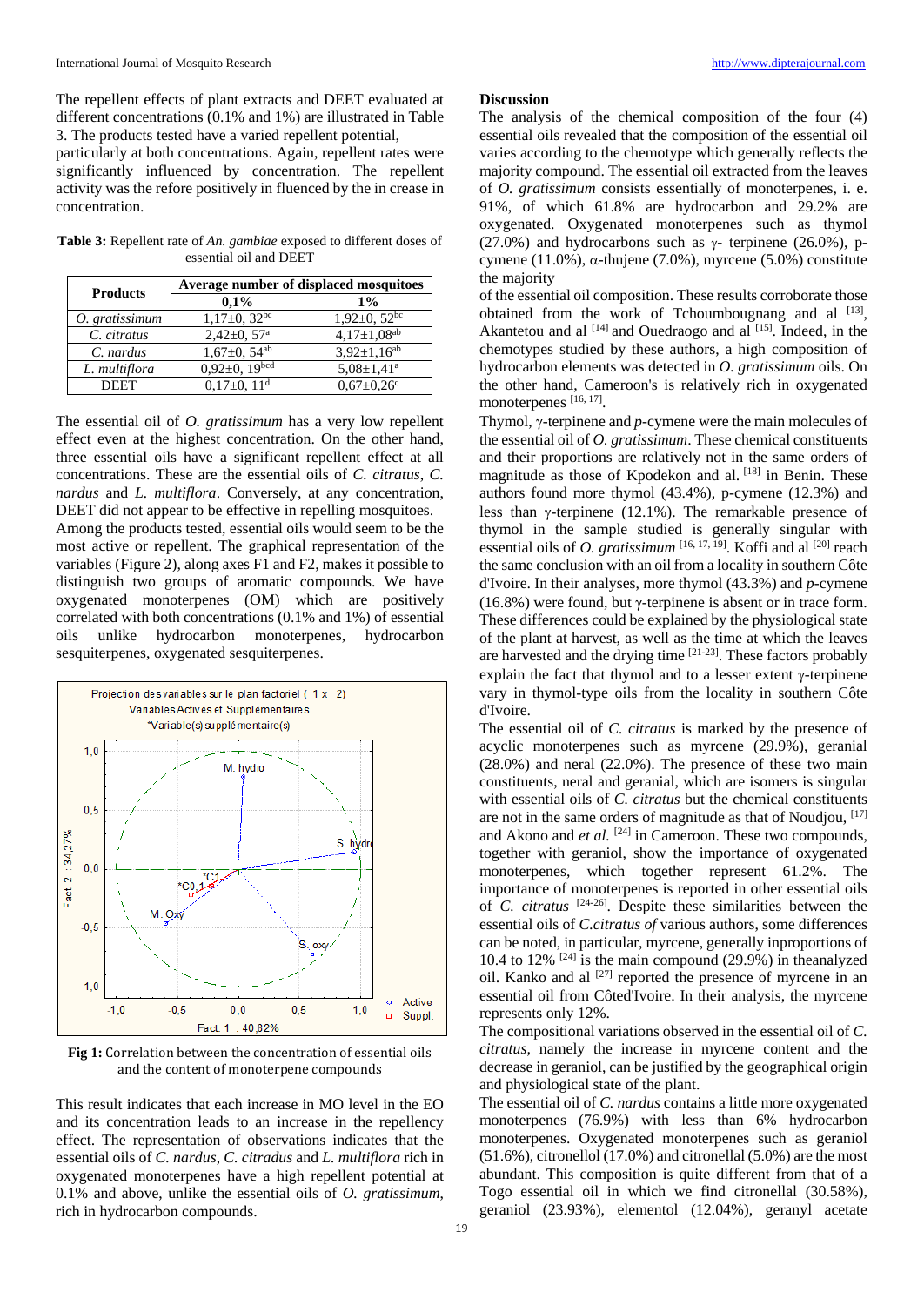$(8.68\%)$  and citronellol  $(7.65\%)$ <sup>[28]</sup>. In the oil analysed, elemol represents only 6.0%, and citronellal, which is the minority component (5.0%), represents the majority component in the compositions reported by Nyamador [28]. It can therefore be assumed, in this case, that the geographical origin of the plant has a considerable influence on the composition of the essential oil.

The essential oil of flowers of *L. multiflora* contains relatively equal proportions of oxygenated monoterpenes (41.3%) and hydrocarbon monoterpenes (45.6%). The richness in hydrocarbon monoterpenes is in line with Bayala's <sup>[29]</sup> work according to which *p-cymene* is the major compound with 25.27%. In the oil analysed, geranial, neral and linalol are the main oxygenated compounds. This essential oil thus presents a composition close to the references of literature. Various studies carried out on the chemical composition of the essential oil in the sub-region have revealed the presence of several chemotypes, including *L. multiflora* Mold. citral chemotype; *L. multiflora* Mold. chemotype 1.8-cineole/ néral/ géranial; *L. multiflora* Mold. chemotype 1.8 cinéole; *L. multiflora* Mold. chemotype Linalool; *L. multiflora* Mold. chemotype – terpinéol<sup>[27, 30]</sup> and *L. multiflora* Mold. chemotype nérolidol<sup>[6]</sup>. Several chemotypes have been described for the species originating from Côte d'Ivoire. Indeed, Kanko obtained twelve (12) groups of majority compounds in sixteen (16) regions of the country [30]. It should be noted, however, that it has a very different composition from the Nigerian  $[31]$  and Beninese  $[32]$ species.

The variations observed in the chemical composition of each of these oils could be related to the ecology, the period during which the plants were harvested in the year and especially the soil structure on which the plants grew.

Under our experimental conditions, the essential oils of the four local aromatic plants and DEET tested have variable effects on the behaviour of adults of *An. gambiae* (Table 2). Indeed, the rate of mosquitoes displaced in treatment and control differs significantly from one product to another (*p<*0.05).

However, these repellent effects are positively dependent on concentration (0.1 and 1%) (Table 3). Thus, depending on the concentration of the products tested, we distinguish three product groups. The first group is made up of repellent essential oils, i.e. they have a repellent action from the lowest concentration. The second group consists of essential oils that induce repulsion only at the highest concentration and the last group, consisting of less repellent product regardless of the increase in concentration. Among the products tested, it is the essential oils of *C. citratus*, *C. nardus* and *L. multiflora* which have a significant repellent effect from the low concentration. These observations confirm their insecticidal <sup>[6, 33]</sup> and acaricidal [34] properties. Essential oils belonging to plants of the citronella genus (Poaceae) are commonly used as ingredients in commercial plant-based insect repellent preparations, mainly *C. nardus* [35] .

The repellent effect of essential oils of *C. citratus* and *C.*  nardus against mosquitoes has been reported in Thailand [8, 36]. According to these authors, lotions based on these essential oils have shown excellent protection against *A. aegyti* (L) and *C. quinquefasciatus* (Say). <sup>[37]</sup> showed that the essential oils of *C*. *citratus* and *C. nardus* used individually have a significant repellent effect on *A. arabiensis*. These authors also indicated that the combination of formulations based on these two (2) essential oils in proportions of 10 or 20% gave better protection than individual effects.

Citronellol and geraniol are two substances with proven repellency. They are found in particular in the foliage of lemongrass (*Cymbopogon citratus*) and some *Cymbopogon*  such as *C. nardus*.

The insecticidal activity by fumigation of these essential oils on other species of the genus *Callosobruchus* has been reported. According to Nyamador [28], the essential oil of *C.*

*nardus* reduces the number of eggs laid by females of *C. maculatus* and *C. subinnotatus* with a reduction rate of more than 80% for *C. maculatus* and more than 90% for *C. subinnotatus* compared to the control.

The results obtained with the essential oil of *L. multiflora* show that it had a remarkable repellent effect on *An. gambiae*  depending on the oil concentration. The repulsion rate at 0.1%, for example, is  $0.92 \pm 0.2$ ,  $5.08 \pm 1.4$  for the 1% concentration. Literature data indicate that the effectiveness of a repellent depends on several factors, including the concentration of the product used. Yao <sup>[38]</sup>, for example, observed a link between the protection time and the concentration of the essential oil used. It indicates that the essential oil of *L. multiflora* at a dilution of 10% provided a longer protection time (33.3 min) on *An. gambiae* compared to the 5% (14.6 min) and 1% (4.3 min) dilutions.

The essential oil of *O. gratissimum* has a moderate repellent effect on *An. gambiae* and its effect is theoretically identical regardless of the concentration tested. Our results of the repellent effect of *O. gratissimum* essential oil against *An.*  gambiae do not match those reported by Oparaocha and al. <sup>[39]</sup>. These authors have shown that a formulation of the essential oil of *O.*

*gratissimum*, with an olive oil at a concentration of 30%, produces a repulsion of more than 96% against *A. gambiae*. Similar results were obtained by Kweka and Prabhu  $[40]$  with an *O. gratissimum* oil-based formulation against *C. quinquefasciatus*. These observations show that the essential oil-based formulation of *O. gratissimum* with olive oil improves the repellency of this oil.

Comparing the repellent potential of the essential oils tested with DEET against *A. gambiae*, it appears that the latter was not effective in repelling mosquitoes at both concentrations.

According to Ladj-Minost  $[41]$ , instead of having a repellent effect perse, DEET would act on the receptors of attractive compounds by competing with them, which is why this molecule is an agonist. Attractive information would not be routed to the central olfactory system. It would act by masking attractive "odor neutralizer" odors that would confuse insects by inactivating just enough receptors to disrupt the mosquito, or even make it insensitive to odors

it should find attractive.

According to Peterson and Coats<sup>[42]</sup>, DEET is a synthetic repellent that is stable in the environment but is less volatile compared to essential oils. It remains the most widely used

mosquito repellent. However, toxic effects have been reported with the use of DEET, including encephalopathy in children, urticaria syndrome, anaphylaxis, hypotension and decreased heart rate.

Our results suggest that these essential oils can be considered a potential repellent that could reduce mosquito attacks. The repulsion observed against *An. gambiae* can be attributed to high concentrations of monoterpenes. The essential oils tested were characterized by their richness in oxygenated monoterpenes such as thymol, citral, geraniol, citronellol, citronellal and linalol. Several studies report the insecticidal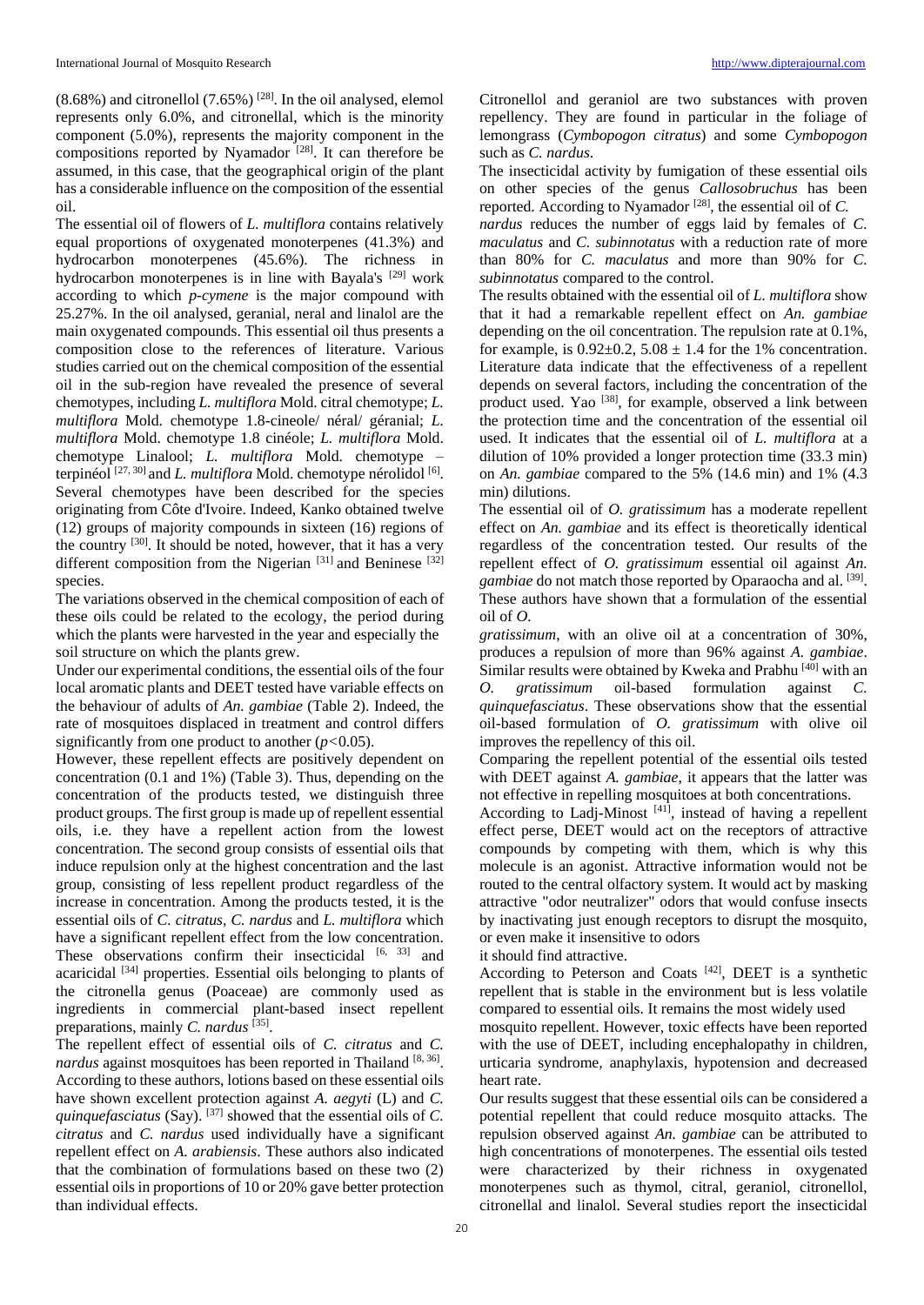potential of these terpene compounds [24, 34, 43]. Indeed, several authors had concluded that the biological effects might be either the result of a synergism of all the molecules or could reflect only those of the main molecules. In that sense, for biological purposes, it could be more informative to study the

entire oil rather than some of its components because the concept of synergism seems to be important [24, 44]. Tak *et al.* [45] demontrated that essential oils often have stronger insecticidal activity than any of their individual constituents.

| <b>Compounds</b>                      | IR exp           | IR lit       | O. gratissimum   | C. citratus | C. nardus | L. multiflora | Identification           |
|---------------------------------------|------------------|--------------|------------------|-------------|-----------|---------------|--------------------------|
| <b>Hydrocarbon Monoterpen</b>         |                  |              | 61,8%            | 35,4 %      | 5,9%      | 45,6 %        |                          |
| $\alpha$ -Thujene                     | 932              | 924          | 7,0              |             |           | 0,3           | GC, MS, IR               |
| $\alpha$ - Pinene                     | 940              | 932          | $\overline{2,0}$ |             |           | 1,0           | GC, MS, IR               |
| Camphene                              | 956              | 946          | $\overline{0,1}$ |             |           |               | GC, MS, IR               |
| Sabinen                               | $\overline{979}$ | 969          | 1,0              |             |           | 0,3           | GC, MS, IR               |
| $\beta$ - Pinène                      | 985              | 974          | 1,0              |             |           | 0,1           | GC, MS, IR               |
| 3-Octanone                            | 989              | 979          | 0,1              |             |           |               | GC, MS, IR               |
| 6-methyl-5-Hepten-2-one               | 990              | 981          |                  | 4,4         | 0,3       | 1,0           | GC, MS, IR               |
| Myrcene                               | 995              | 988          | 5,0              | 29,9        |           | 1,0           | GC, MS, IR               |
| 6-methyl-5-Hepten-2-ol                | $\overline{996}$ | 989          |                  |             | 0,5       |               | GC, MS, IR               |
| $\alpha$ - Phellandrene               | 1010             | 1002         | 0,5              |             |           | 10,5          | GC, MS, IR               |
| $\delta$ -3-Carene                    | 1016             | 1008         | 0,1              |             |           |               | GC, MS, IR               |
| $\alpha$ - Terpinene                  | 1022             | 1014         | 4,0              |             |           |               | GC, MS, IR               |
| p-Cymene                              | 1030             | 1020         | 11,0             | 0.1         | 0,1       | 20,0          | GC, MS, IR               |
| Limonene                              | 1034             | 1024         | 1,0              | 0,1         | 5,0       | 5,0           | GC, MS, IR               |
| $\beta$ - Phellandrene                | 1031             | 1025         |                  |             |           | 5,0           | GC, MS, IR               |
| 1,8-Cineol                            | 1035             | 1026         | 0,1              | 0,5         |           | 0,8           | GC, MS, IR               |
| $(Z)$ - $\beta$ -Ocimen               | 1039             | 1032         | 0,5              | 0,3         |           |               | GC, MS, IR               |
| $(E)$ - $\beta$ -Ocimen               | 1050             | 1044         | 0,3              | 0,1         |           | 0,6           | GC, MS, IR               |
| $\gamma$ -terpinen                    | 1065             | 1054         | 26,0             |             |           |               | GC, MS, IR               |
| cis-hydrate de sabinen                |                  | 1065         | $\bar{0},1$      |             |           |               | GC, MS                   |
| beta-Cymenen                          | 1084             | 1082         | $\overline{2,0}$ |             |           |               | GC, MS, IR               |
| Terpinolene                           | 1089             | 1086         |                  |             |           |               | GC, MS, IR               |
| Oxygenated Monoterpen                 |                  |              | 29,2%            | 61,2%       | 76,9%     | 41,3%         |                          |
| Linalol                               | 1102             | 1095         | 0,1              | 1,0         | 0,8       | 3,7           | GC, MS, IR               |
| Perillen                              | 1102             | 1102         |                  | 0,3         |           |               | GC, MS, IR               |
| 1,3,8-p-Menthatrien                   | 1116             | 1108         | 0,1              |             |           |               | GC, MS, IR               |
| cis-p-Menth-2-1-ol                    | 1123             | 1118         |                  |             |           | 0,2           | GC, MS, IR               |
| Camphre                               | 1153             | 1141         |                  |             |           |               | GC, MS, IR               |
| Isopulegol                            | 1151             | 1145         |                  |             | 0,3       |               | GC, MS, IR               |
| Citronellal                           | 1156             | 1148         |                  | 0,5         | 5,0       |               | GC, MS, IR               |
| (Z)-Isocitral                         | 1162             | 1160         |                  | 0,4         |           | 0,3           | GC, MS, IR               |
| Borneol                               | 1168             | 1165         | 0,1              |             |           |               | GC, MS, IR               |
| epoxide Rosefuran                     | 1177             | 1173         |                  | 0,8         | 0,2       | 0,2           | GC, MS, IR               |
| Terpinèn-4-ol                         | 1182             | 1174         | 1,0              |             |           |               | GC, MS, IR               |
| (E)-Isocitral                         | 1180             | 1177         |                  | 0,6         |           | 0.6           | GC, MS, IR               |
| $p$ -Cymen-8-ol                       | 1188             | 1179         | 0,1              |             |           |               | GC, MS, IR               |
| cis-Pinocarvéol                       | 1203             | 1182         |                  |             |           | 0,4           | GC, MS, IR               |
| □ - Terpineol                         | 1192             | 1186         | $\overline{0,1}$ |             |           |               | GC, MS, IR               |
| Citronellol                           | 1231             | 1223         |                  | 0,4         | 17,0      | 0,1           | GC, MS, IR               |
| Thymol, methyl ether                  | 1235             | 1232         | 0,2              |             |           |               | GC, MS, IR               |
| Neral                                 | 1242             | 1235         |                  | 22,0        | 0,1       | 15,0          | GC, MS, IR               |
| Geraniol                              | 1255             | 1249         | $\overline{0,2}$ | 6,3         | 51,6      | 1,0           | GC, MS, IR               |
| Geranial                              | 1273             | 1264         |                  | 28,0        | 0,1       | 19,8          | GC, MS, IR<br>GC, MS, IR |
| Citronellyl formate                   | 1280             | 1271         |                  | 0,1         |           |               |                          |
| Thymol<br>Geranyl formate             | 1294             | 1289         | 27,0             | 0,8         | 0.6       |               | GC, MS, IR               |
| Itronellyl acetate                    | 1303             | 1292         |                  |             | 0,1       |               | GC, MS, IR               |
|                                       | 1352             | 1350         |                  |             | 0,4       |               | GC, MS, IR               |
| Eugenol<br>Cavacrol                   | 1361<br>1301     | 1356<br>1298 | 0,3              |             | 0,7       |               | GC, MS, IR<br>GC, MS, IR |
| Hydrocarbon Sesquiterpen              |                  |              |                  | 2,2%        | 3,2%      | 9,1%          |                          |
|                                       | 1381             | 1374         | 8,7%<br>0,3      |             |           |               | GC, MS, IR               |
| $\alpha$ - Copaene<br>Géranyl acetate | 1382             | 1379         |                  | 1,4         | 0,6       |               | GC, MS, IR               |
|                                       |                  | 1387         | 0,1              |             |           |               | GC, MS                   |
| $\beta$ - Cubeben                     |                  |              | 0,1              |             | 1,0       |               | GC, MS                   |
| $\beta$ - Elemen                      |                  | 1389         |                  |             |           |               |                          |
| β- Caryophyllene                      | 1428             | 1417         | 3,0              | 0,2         |           | 2,4           | GC, MS, IR               |
| trans- $\alpha$ -Bergamoten           | 1436             | 1432         |                  | 0,2         |           |               | GC, MS, IR               |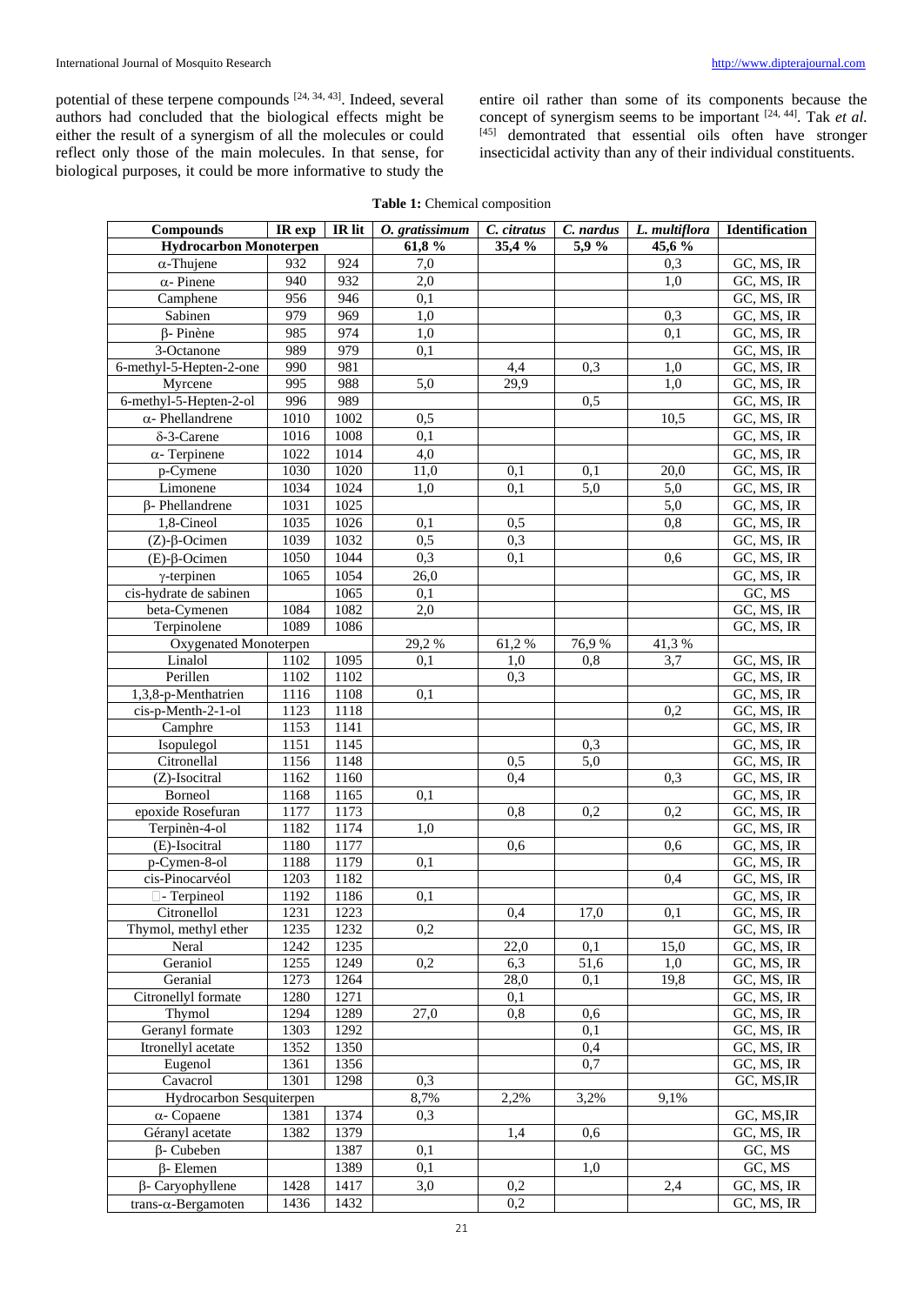| $\beta$ - Gurjunen         | 1441  |      |        |        |       |        | GC, MS, IR               |
|----------------------------|-------|------|--------|--------|-------|--------|--------------------------|
| $\alpha$ - Humulen         | 1461  | 1452 | 0,4    |        |       | 4,5    | GC, MS, IR               |
| $(E)$ - $\beta$ -Farnésene | 1458  | 1454 |        | 0,1    |       | 1,0    | GC, MS, IR               |
| Allo-aromadendrene         |       | 1158 |        |        |       | 0,1    | GC, MS, IR               |
| Precocene I                | 1464  | 1461 |        | 0,1    |       |        | $\overline{GC}$ , MS, IR |
| Germacren D                | 1488  | 1484 | 0,3    |        | 0,7   | 0,7    | GC, MS, IR               |
| <b>B-Selinen</b>           | 1495  | 1489 | 3,0    |        |       |        | GC, MS, IR               |
| Tridecanon                 | 1490  | 1495 |        | 0,2    |       |        | GC, MS, IR               |
| $\alpha$ - Selinen         | 1502  | 1498 | 1,0    |        |       |        | GC, MS, IR               |
| Bicyclogermacren           | 1505  | 1500 |        |        |       |        | GC, MS, IR               |
| <b>B</b> -Bisabolen        | 1505  | 1505 |        |        |       | 0.3    | GC, MS, IR               |
| $v$ -Cadinen               | 1522  | 1513 |        |        | 0.4   |        | GC, MS, IR               |
| 7-epi-selinen              | 1527  | 1520 | 0,4    |        |       |        | GC, MS, IR               |
| $\delta$ -Cadinen          |       | 1522 | 0,1    |        | 0.5   | 0,1    | GC, MS                   |
| Oxygenated Sesquiterpen    |       |      | 0%     | 0%     | 9,0%  | 1,3%   |                          |
| Elemol                     | 1558  | 1548 |        |        | 6,0   |        | GC, MS, IR               |
| (E)-Nerolidol              | 1559  | 1561 |        |        |       | 0,5    | GC, MS, IR               |
| Germacren D-4-ol           | 1587  | 1574 |        |        | 2,0   |        | GC, MS, IR               |
| Spathulenol                | 1584  | 1577 |        |        |       |        | GC, MS, IR               |
| Oxyde de caryophylene      | 1590  | 1582 |        |        |       | 0,7    | GC, MS, IR               |
| epoxide II Humulen         |       | 1608 |        |        |       | 0,1    | GC, MS                   |
| $\gamma$ -Eudesmol         |       | 1630 |        |        | 0,1   |        | GC, MS                   |
| $epi-\alpha$ -Muurolol     |       | 1640 |        |        | 0.1   |        | GC, MS                   |
| β-Eudesmol                 |       | 1649 |        |        | 0.1   |        | GC, MS                   |
| $\alpha$ -Cadinol          | 1662  | 1652 |        |        | 0,7   |        | GC, MS, IR               |
| Sclaren                    | 2027  |      |        |        |       |        | GC, MS, IR               |
| Abiétatrien                | 2063  |      |        |        |       |        | GC, MS, IR               |
|                            | Total |      | 99, 7% | 98, 8% | 95,0% | 97, 3% |                          |

## **Conclusion**

In short, our work shows that some of the essential oils extracted from local plants are interesting repellents against *An. gambiae*, major malaria vector, the most common species found in many parts of the country. These results suggest that plant extracts have a potential repellent effect of varying magnitude between the products tested and the concentrations. For us, in carrying out this work, the objective was less the comparison of the repellent action of essential oils with synthetic repellents, but rather to find a repellent of natural origin sufficiently effective at low concentrations. This is done with a view to substitution, considering the limited effectiveness of synthetic repellents, and the disadvantages associated with their use.

Most of the se essential oils are very volatile, which contributes to their short life as insect repellents. However, this problem can be solved by using hairsprays or careful formulation to improve their longevity. Further research on improving the formulation technique is needed to increase the repellent effect of the essential oil in order to reduce the high volatility of the active ingredients.

#### **Acknowledgement**

We are grateful IRD-Montpellier for financial support in the form of a Grant in Aid for Scientific Research The authors would also like to thank the "glyco and nano vector for therapeutic screening" team at the Max Mousseron Biomolecules Institute (IBMM) of the University of Montpellier 1 for the chemical characterization of essential oils.

## **Conflicts of interest**

We have no conflict of interest to declare.

#### **References**

- 1. World Health Organisation. World malaria report 2011. WHO Global Malaria Programme. Geneva : WHO, 2011, 248. ISBN : 978 92 4 156440 3.
- 2. Chadi Fakih. Malaria in Côte d'Ivoire : current situation and control strategies. Doctoral thesis, U.F.R. des Sciences Pharmaceutiques, Université Bordeaux (France), 2014, 143.
- 3. World Health Organization, Implementation of the global malaria control strategy. Report of a WHO Task Force on the implementation of the Global Plan of Action for Malaria Control. Geneva, (WHO, Technical Report Series, No. 839), 1993.
- 4. Ranson HN, Guessan R, Lines J, Moiroux N, Nkuni Z *et al*. Pyrethroid resistance in African anopheline mosquitoes: what are the implications for malaria control? Trends Parasitol. 2011; 27:91-98.
- 5. Nagarajan Y, Venkatraman A, Mohamed YSA, Radhakrishnan M, Arumugam C, Muniyasamy MP. Chemical properties of essential oil from *Rhizophora mucronata* mangrove leaf against malarial mosquito *Anopheles stephensi* and flarial mosquito *Culex quinquefasciatus*. Asian Pacific Journal of Tropical Disease. 2015; 5(Suppl 1):S67-S72.
- 6. Tia VE, Adima AA, Niamké SL, Gnago AJ, Thibaud M, Lozano P *et al*. Chemical composition and insecticidal activity of essential oil of two aromatic plants from Ivory Coast against *Bemisia tabaci* G. (Hemiptera: Aleyrodidae). Natural Product Communications. 2011; 6 (8):1183-1188.
- 7. Conti B, Canale A, Bertoli A, Gozzini F, Pistelli L. Essential oil composition and larvicidal activity of six Mediterranean aromatic plants against the mosquito *Aedes albopictus* (Diptera: Culicidae). Parasitology Research. 2010; 107:1455-1461.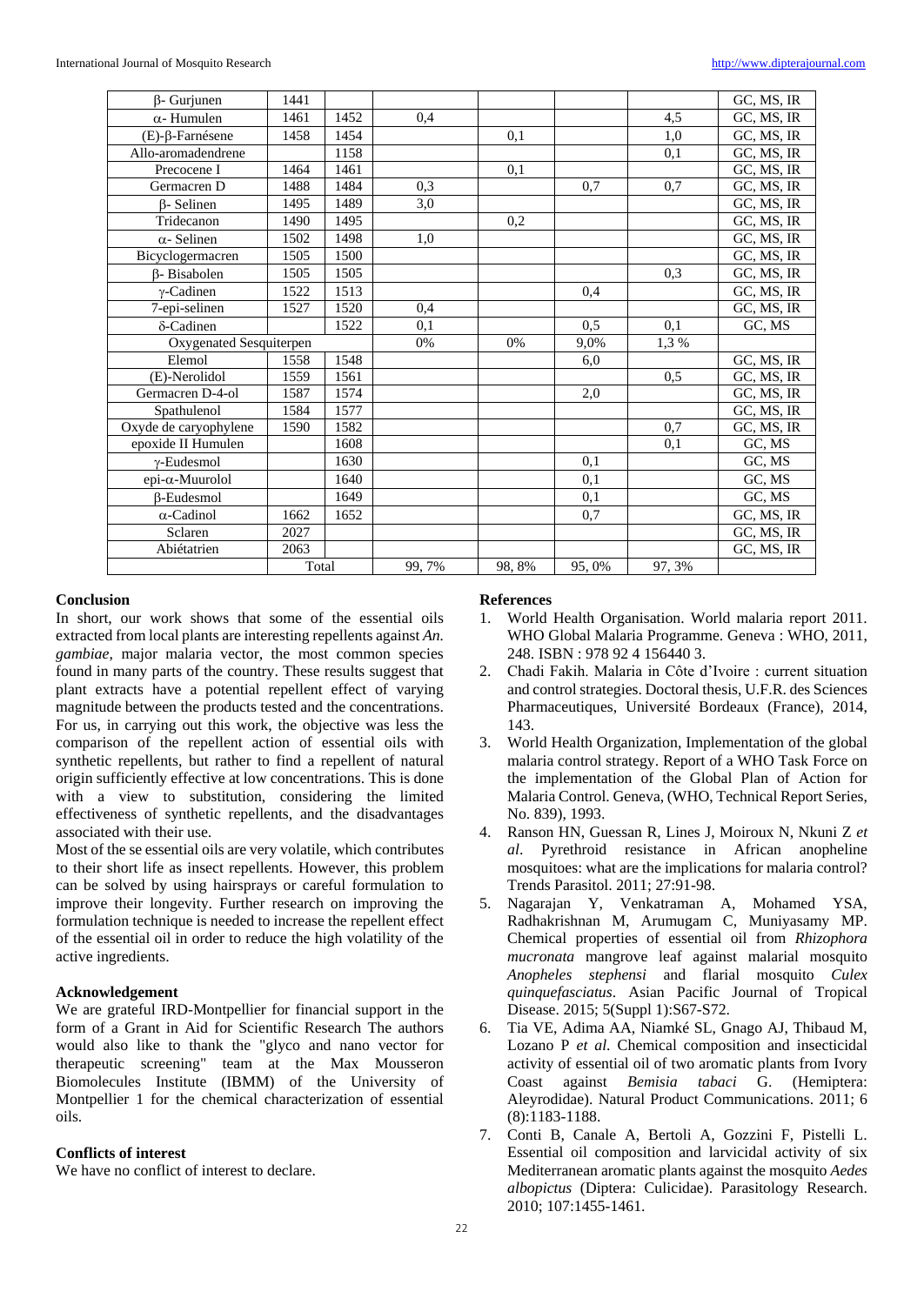- 8. Mayura Soonwera, Siriporn Phasomkusolsil. Mosquito repellent from Thai essential oils against dengue fever mosquito (*Aedes aegypti* (L.)) and filarial mosquito vector (*Culex quinquefasciatus* (Say)). African Journal of Microbiology Research. 2014; 8(17):1819-1824.
- 9. Tia EV, Lozano P, Menut C, Lozano YF, Martin Niamké TS, Adima AA. Potentiality of essential oils in biological control of the white fly *Bemisia tabaci* Genn. Phytotherapy. 2013; 11:31-38.
- 10. Adam's RP. Identification of Essential Oil Components by Gas Chromatography/ Mass Spectrometry. 4th Edition. *Allured Publishing Corporation*, (Ed.). Carol Stream, Il 60188-2787. USA, 2007, 803.
- 11. Achee NL, Sardelis M, Dusfour I, Chauchan K, Grieco J. Characterization of spatial repellent, contact irritant, and toxicant chemical actions of standard vector control compounds. Journal of American Mosquito Control Association. 2009 ; 25:156-167.
- 12. Grieco JP, Achee NL, Andre RG, Roberts DR. A novel high-throughput screening system to evaluate the behavioral response of adult mosquitoes to chemicals. Journal of American Mosquito Control Association. 2005 ; 21:404-411.
- 13. Tchoumbougnang F, Dongmo PMJ, Sameza ML, Mbanjo EGN, Fotso GBT, Zollo PHA *et al*. Larvicidal activity against *Anopheles gambiae* Giles and chemical composition of essential oils from four plants cultivated in Cameroon. Biotechnology, Agronomy, Society and Environment. 2009; 13:77-84.
- 14. Akantetou PK, Koba K, Nenonene AY, Poutouli WP, Raynaud C, Sanda K. Evaluation of the insecticidal potential of *Ocimum canum* Sims essential oil on *Aphis gossypii* Glover (Homoptera : Aphididae) in Togo, International Journal of Biological and Chemical Sciences. 2011; 5(4):1491-1500.
- 15. Ouédraogo I, Sawadogo A, Nebie RCH, Dakouo D. Evaluation of the toxicity of the essential oils of *Cymbopogon nardus* L. and *Ocimum gratissimum* L. against *Sitophilus zeamais* Motsch and *Rhyzopertha dominica* F, the main maize pests in storage in Burkina Faso. International Journal of Biological and Chemical Sciences. 2016; 10(2):695-705, 2016.
- 16. Nguemtchouin MGM. Formulation of insecticides in powder form by adsorption of essential oils of *Xylopia aethiopica* and *Ocimum gratissimum* on modified Cameroonian clays. Doctoral thesis, Ecole nationale supérieure de chimie, Montpellier, 2012, 293.
- 17. Noudjou-Wandji Félicité E. Use of the essential oil for the protection of grains against devastating insects in Northern Cameroon (thèse de doctorat in French). Gembloux, Belgium Gembloux Agricultural University, 2007, 201.
- 18. Marc Tchokponhoue Kpodekon, Kadoeito Cyrille Boko, Jacques Georges Mainil, Souaibou Farougou, Philippe Sessou, Boniface Yehouenou *et al*. Composition chimique et test d'efficacité in vitro des huiles essentielles extraites de feuilles fraîches du basilic commun (*Ocimum basilicum*) et du basilic tropical (*Ocimum gratissimum*) sur *Salmonella enterica* sérotype Oakland et Salmonella enterica sérotype Legon. Journal de la Société Ouest-Africaine de Chimie, 2013; 035:41- 48
- 19. Gueye S, Diop MT, SecK D, Sembene M. Biochemical fractions activity of *Annona senegalensis* Pers. extract leaves to protect groundnut against the seed-beetle

*Caryedon serratusol.* (Coleoptera, Chrysomelidea, Bruchinae). International Journal of Plant, Animal and Environmental Sciences. 2011; 1:122-130.

- 20. Koffi AM, Tonzibo ZF, Delort L, Ruiz N, Caldefie-Chézet L, Chalchat JC. Correlation between the chemical composition and antifungal activity of essential oils predominantly thymol on *Candida albicans* and *Aspergillus fumigatus*. Phytotherapy. 2013; 11:134-139.
- 21. Madeira SVF, Rabelo M, Soaresa PMG, Souza EP, Meirelesa AVP, Montenegro C *et al*. Temporal variation of chemical composition and relaxant action of the essential oil of *Ocimum gratissimum* L. (Labiatae) on guinea-pig ileum. Phytomedicine. 2005; 12:506-509.
- 22. Silva de VGM, Craveiro AA, Matos AJF, Machado LIM, Alencar WJ. Chemical variation during daytime of constituents of the essential oil of *Ocimum gratissimum* leaves. Fitoterapia. 1999; 70:32-34.
- 23. Gupta SC. Variation in herbage yield, oil yield and major component of various Ocimum species/varieties (chemotypes) harvested at different stages of maturity. Journal of Essential Oil Research. 1996; 8:275-279.
- 24. Akono Ntonga P, Baldovini N, Mouray E, Mambu L, Belong P, Grellier P. Activity of *Ocimum basilicum*, *Ocimum canum*, and *Cymbopogon citratus* essential oils against *Plasmodium falciparum* and mature-stage larvae of *Anopheles funestus* S.S. Parasite. 2014; 21:33.
- 25. Sidibé L, Chalchat JC, Garry RP, Lacombe L, Harama M. Aromatic plants of Mali (IV): chemical composotion of essential oils of Cymbopogon citratus (DC) Stapf and C. giganteus (Hochst.) Chiov. Journal of Essential Oil Research. 2001a; 13:110-112.
- 26. Cimanga K, Apers S, Bruyne De T, Miert VS, Hermans N, Totté J *et al*. Chemical composition and antifungal activity of essential oil of some aromatic medicinal plants growing in the Democratic Republic of Congo. Journal of Essential Oil Research, 2002a; 14:382-387.
- 27. Kanko C, El-Hadj Sawaliho B, Kone S, Koukoua G, N'Guessan YT. Study of the physico-chemical properties of the essential oils of *Lippia multiflora*, *Cymbopogon citratus*, *Cymbopogon nardus*, *Cymbopogon giganteus*. C. R. Chemistry. 2004; 7:1039-1042.
- 28. Nyamador Seth Wolali. Influence of treatments based on essential oils on the reproductive capacities of *Callosobruchus subinnotatus* pic. and *Callosobruchus maculatus* f. (Coleoptera: bruchidae): mechanism of action of the essential oil of *cymbopogon giganteus* chiov. Doctoral thesis, Faculty of Science, University of Lome-Togo, 2009, 176.
- 29. Bayala B. Study of the antioxidant, anti-inflammatory, antiproliferative and antimigratory properties of essential oils of some medicinal plants from Burkina Faso on prostate cancer cell lines and glioblastoma. Doctoral thesis, Blaise Pascal University. 2014, 141.
- 30. Kanko C, Koukoua G, N'Guessan YT, Lota ML, Tomi F, Casanova J. Composition and intraspecific variability of the leaf oil of *Lippia multiflora* Mold. from the Ivory Coast. Journal of Essential Oil Research. 1999; 11:153- 158.
- 31. Owolabi MS, Ogundajo A, Lajidé L, Oladimeji MO, Setzer WN, Palazzo MC. Chemical composition and antibacterial activity of essential oil of *Lippia multiflora*  Moldenke from Nigeria. Records of Natural Product, 2009; 3(4):170-177.